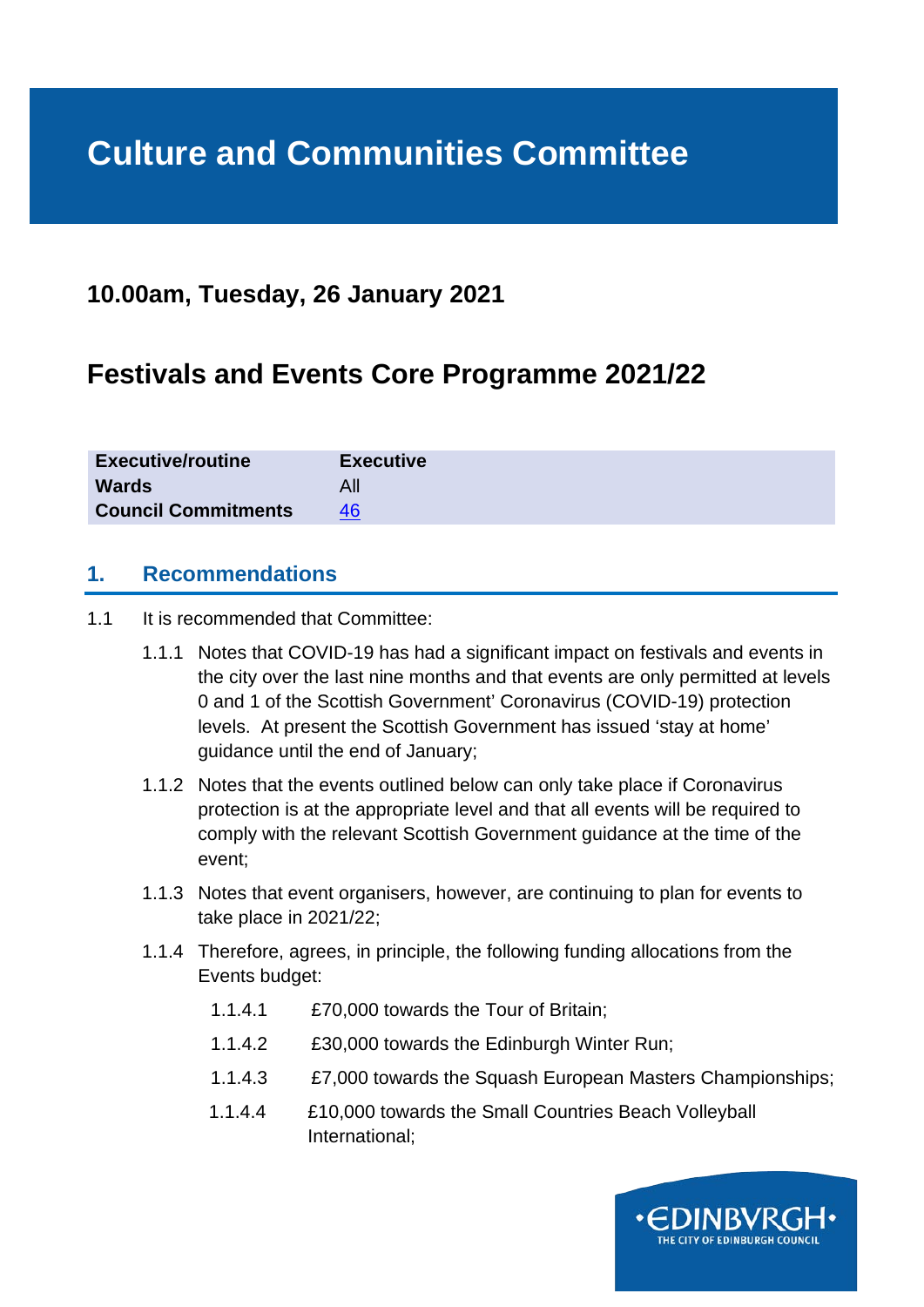- 1.1.4.5 £10,000 towards the UK Beach Volleyball Tour;
- 1.1.4.6 £15,000 towards the Commonwealth Games Qualification Tournament;
- 1.1.4.7 £20,000 towards the Edinburgh International Swim Meet.
- 1.1.4.8 £30,000 towards the Scottish Album of the Year Awards;
- 1.1.4.9 £25,000 towards Burns&Beyond Festival in 2022;
- 1.1.5 Notes the update to the Edinburgh Summer Sessions programme in West Princes Street Gardens for 2021;
- 1.1.6 Notes the continued in principle commitment to the following events from the Events budget:
	- 1.1.6.1 £5,000 towards Armed Forces Day from the 2021/22 financial year;
	- 1.1.6.2 £18,000 towards the Edinburgh Award; and
	- 1.1.6.3 £8,000 towards the Remembrance Day Service;
- 1.1.7 Notes that, where the Scottish Government guidance means that events cannot take place as planned, event organisers will be encouraged to plan for online events if possible; and
- 1.1.8 Will be kept updated on the status of events throughout the year through the Committee Business Bulletin.

#### **Paul Lawrence**

#### Executive Director of Place

Contact: Lindsay Robertson, Arts, Festivals, Events and Public Safety Manager

E-mail: [lindsay.robertson@edinburgh.gov.uk](mailto:lindsay.robertson@edinburgh.gov.uk) Tel: 0131 529 6719

Contact: David Wardrop, Sports Events and Special Projects Manager

E-mail: [david.wardrop@edinburgh.gov.uk](mailto:David.wardrop@edinburgh.gov.uk) Tel: 0131 529 7738

Contact: David Waddell, Senior Events Officer

E-mail: [david.waddell@edinburgh.gov.uk](mailto:david.waddell@edinburgh.gov.uk) Tel: 0131 529 4929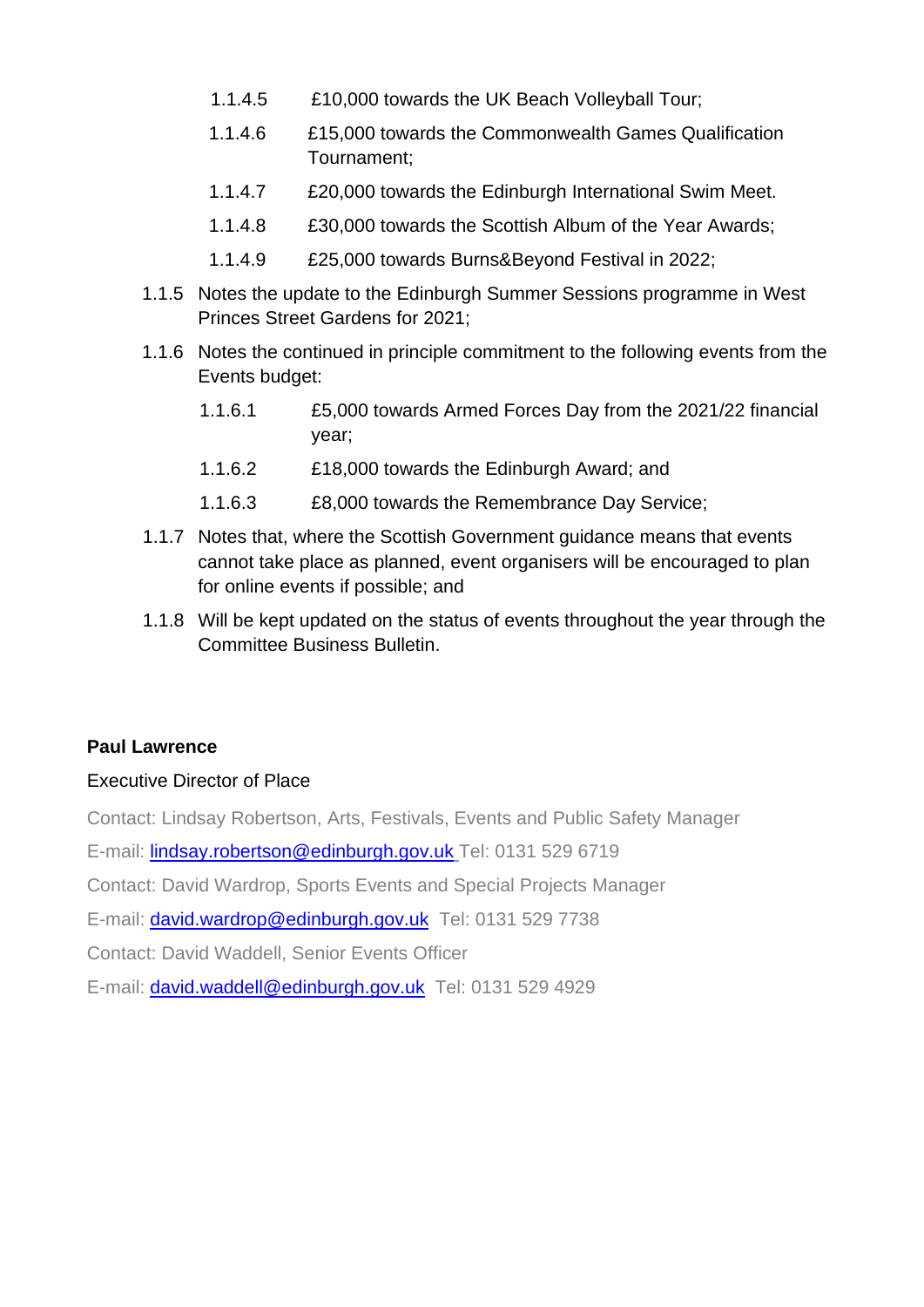# **Festivals and Events Core Programme 2021/22**

# **2. Executive Summary**

2.1 This report provides an update on the recommended core programme of festivals and events for 2021/22. Given the current restrictions as a result of COVID-19, it is recognised that this events programme could be impacted by the on-going need to protect public health and therefore the nature and form of events may need to change and some may be cancelled. However, to support the event planning process, Committee is asked to agree funding awards in principle. Regular contact with event organisers will continue and notice of changes to plans will be agreed and publicised on an on-going basis.

## **3. Background**

- 3.1 This programme is aligned with the Council's Events Strategy which was reported and approved at the Culture and Sport Committee on [31 May 2016.](https://democracy.edinburgh.gov.uk/CeListDocuments.aspx?CommitteeId=272&MeetingId=1337&DF=31%2f05%2f2016&Ver=2) The Strategy is designed to provide a positive mix of new and well established cultural and sporting events which promote Edinburgh as a vibrant, contemporary, international city.
- 3.2 The Covid-19 pandemic has had a significant impact on the events sector locally and internationally. At the time of writing, events are forbidden in all but levels 1 and 0 and the entire country is in a national lockdown.
- 3.3 While the city and events sector has responded to the crisis with determination and innovation with either hybrid models of delivery or the creation of outdoor/online programmes, many events have not been able to take place and have had to be either cancelled or postponed. The sector has suffered disproportionately due to indoor venues being one of the last areas to reopen. Many workers in the events industry are either self-employed or in small companies and have not had employment or paid work since March 2020.
- 3.4 In order to allow the events sector to recover, the Council plays a vital role in supporting the sector and in meeting the objectives of the events strategy for the city's residents and visitors.
- 3.5 However, the events outlined below can only take place if Coronavirus protection is at the appropriate level and all events will be required to comply with the relevant Scottish Government guidance at the time of the event.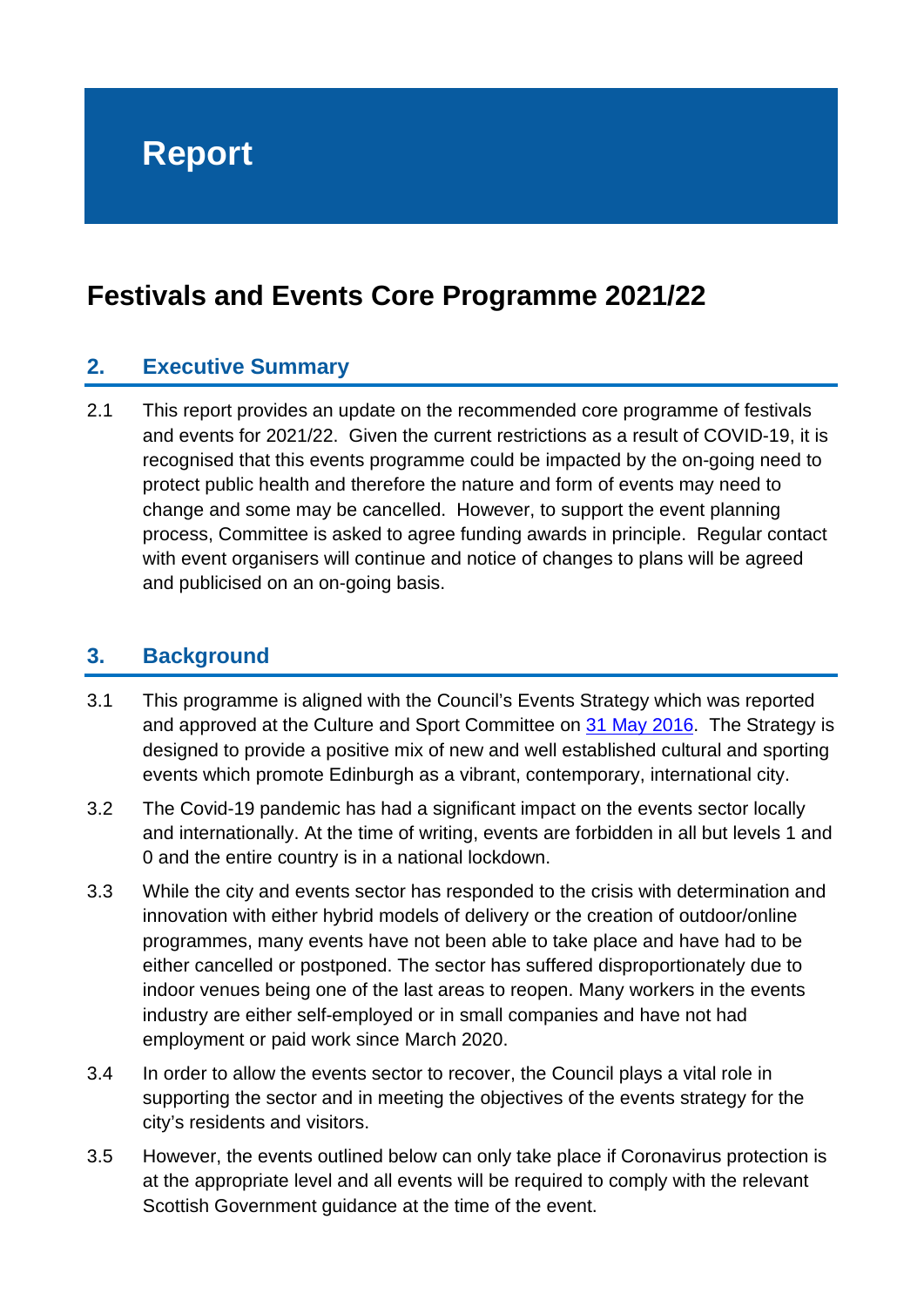# **4. Main report**

#### **Festivals and Events Core Programme 2021/22**

4.1 The current proposed programme of the 2021/22 Festivals and Events is set out in Appendix 1.

#### **2021/22 Programme of Events**

- 4.2 **Armed Forces Day** could not take place in 2020 but the event will return in 2021 and continues to recognise the contribution of veterans and the Council's commitment to the Community Covenant. This event comprises a city centre march for veterans and finale event, featuring refreshments, entertainment alongside charity and information stalls associated with the Armed Forces. An allocation of £5,000 from the events budget is recommended.
- 4.3 The organisers of the annual **Tour of Britain** (Sweetspot) would like to bring the event back to Edinburgh on 11 September 2021. The Tour of Britain is the UK's premier cycling road race and was last in Edinburgh in 2017 when the Grand Depart was very successfully hosted from the Royal Mile. This time it is planned to bring a Finish stage to Edinburgh, starting from the Borders, with the actual Race Finish in Holyrood Park. The event is supported by EventScotland, British Cycling and Scottish Cycling, and a title sponsor will be confirmed at a later date. Previous Tours have enjoyed live coverage on ITV4, plus various highlight shows also shown on other channels. There has been a huge upsurge of interest in cycling in recent years, and the event will be free to attend for spectators, who will get to see some of the world's top cyclists racing through Edinburgh streets. As always, the race will be managed in full consultation with the Council's Public Safety and Roads Teams, as well as Police Scotland, and will be achieved on roads which will be closed only for a short period using the tried and tested rolling road closure technique, which involves teams of trained motorcycle escorts to ensure safe passage through the city. The event is likely to bring a significant economic impact for Edinburgh, as it will attract spectators from around Britain and further afield. It is recommended that £70,000 is allocated from the 2021/22 events budget.
- 4.4 Following its success in early 2020, the **Edinburgh Winter Run** scheduled for January 2021 could not take place as a result of Covid-19. However, it is proposed to bring this popular event back in January 2022, in the same format as before. This will see up to 2,000 competitors running on the 5k loop road around Arthur's Seat, with Scottish Athletics staging a companion cross country event in Holyrood Park. This is likely to be the British Cross Challenge, which attracts around 1,000 of the best junior and senior athletes from the UK and Ireland. The event would also be combined with the Scottish Inter-District match, and the Scottish Open Cross Country. Organisers Triathlon Edinburgh would co-deliver all these events alongside Scottish Athletics. It is recommended that £30,000 is allocated from the 2021/22 events budget.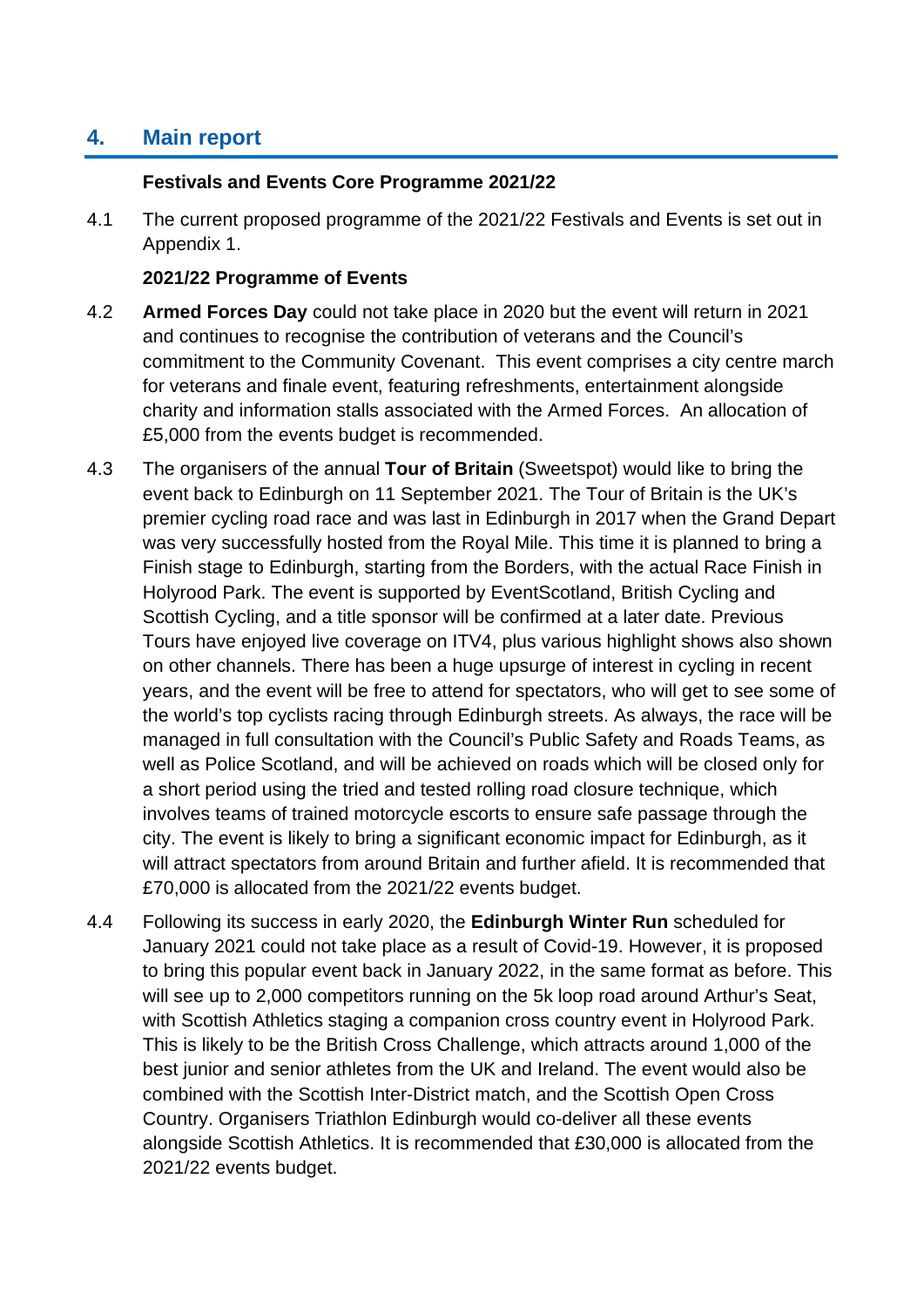- 4.5 The **Scottish Album of the Year (SAY) Award** has grown to become Scotland's most popular and prestigious music prize. Developed by the Scottish Music Industry Association (SMIA) in association with Creative Scotland, the SAY Award offers one of the UK's most lucrative prize funds of it kind (£20,000 winner prize and nine awards of £1,000 to nine short list runners up) and champions the extraordinary strength and diversity of Scotland's musical landscape. With previous Longlist titles featuring hip-hop, rock, alternative, traditional, folk, classical, dubstep, reggae, pop and jazz, The SAY Award accommodates Scottish music in all its influential, inspiring and idiosyncratic glory. The awards ceremony came to Edinburgh in September 2019, alongside the Longlist nominations announcement, in June 2019 for its debut in the capital. This represents year three of three of funding to further develop the event and establish Edinburgh as their host city.
- 4.6 This year's SAY Award was reimagined to provide key strategic benefit and support to Scotland's music industry at a time where it's never been needed more. The 2020 SAY Award was won by Edinburgh-based producer and rapper Nova for her debut album, Re-Up, the first grime record to win in the prize's nine-year history.
- 4.7 Robert Kilpatrick, general manager of the Scottish Music Industry Association said Nova's win "sends a powerful message of hope and ambition to Scotland's music scene" during a period of immense financial struggle for emerging artists and the arts as a whole. It is recommended that £30,000 is allocated from the events budget.
- 4.8 Scottish Squash has successfully won a bid to bring the **European Masters Championships** to Edinburgh on 16-19 June 2021. This biennial event offers a wide range of categories for male and female competitors from over-35s to over-75s and is likely to attract over 500 competitors from all over Europe. Due to the sheer number of matches which require to be played, a number of squash venues in the city will be involved, which is likely to include Oriam and the Edinburgh Sports Club. Participants will typically bring along one or more family members and stay in the city for several days, which helps to produce a modest economic benefit to the city. It is recommended that £7,000 is allocated from the 2021/22 events budget.

#### **Beach Volleyball Events**

- 4.9 Scottish Volleyball are planning to host three beach volleyball events at Portobello in 2021 subject to COVID Guidelines:
	- 4.9.1 **Small Countries Beach Volleyball International**. This event will see male and female teams from countries including Iceland, Cyprus, England, Ireland and Scotland compete in what will be part of the performance pathway for the 2022 Commonwealth Games in Birmingham. It will be held in April or May 2021 and will showcase the sport with some 60 top athletes participating over 48 matches, providing the Scottish Team with some great opportunities to compete on home ground. It is recommended that £10,000 is allocated from the 2021/22 events budget.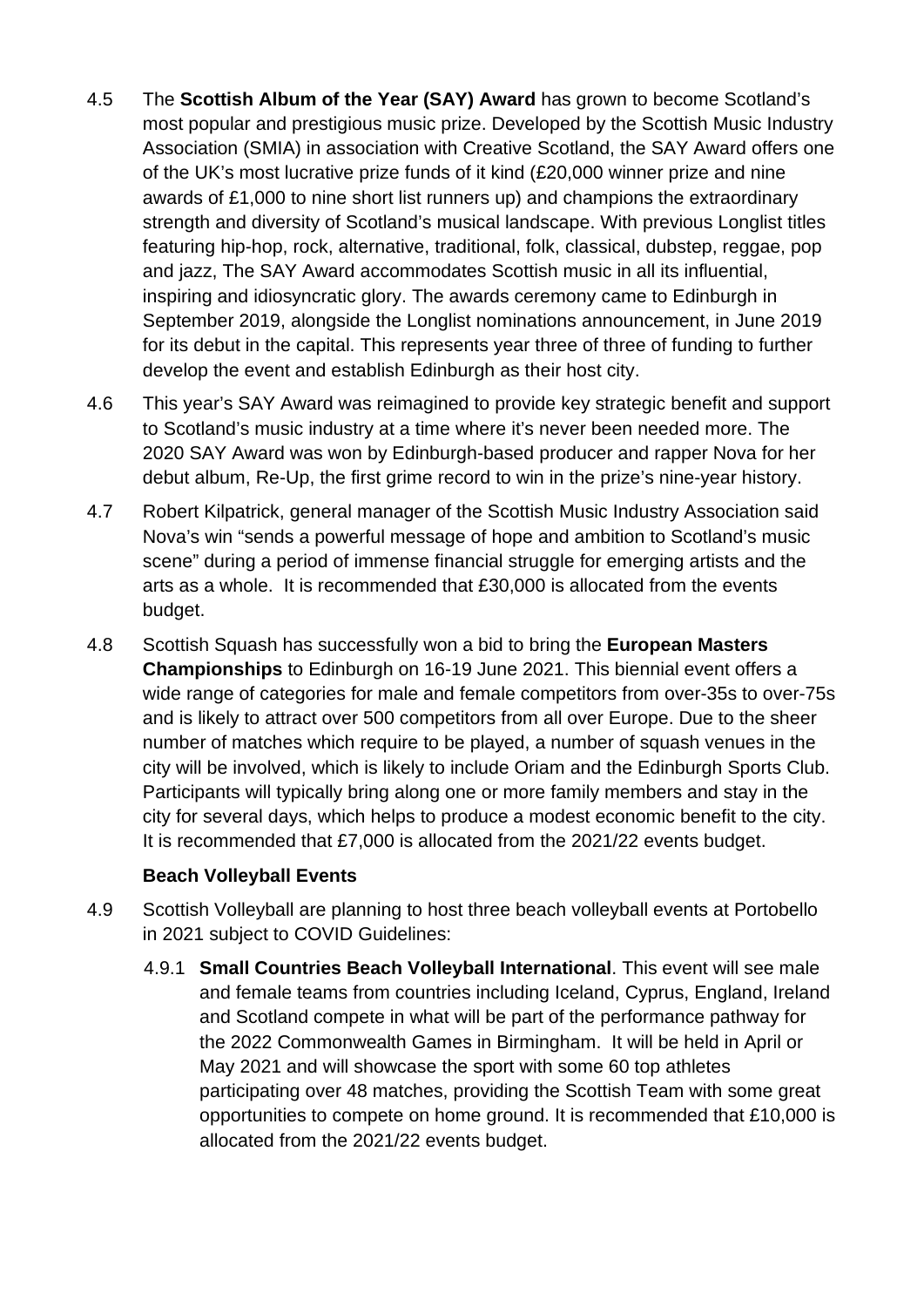- 4.9.2 **UK Beach Volleyball Tour.** This annual tour typically takes place in over 70 locations around the UK. The tournament is unusual in that it allows competitors from beginners to elite level to take part in a carefully structured competition format. It is open to both male and female participants and is planned to take place in July 2021. This event will also present an opportunity for the Scottish athletes to compete at home prior to selection for the 2022 Commonwealth Games. It is recommended that £10,000 is allocated from the 2021/22 events budget.
- 4.9.3 **Commonwealth Games Qualification Tournament**. Scottish Volleyball are bidding to host a Continental Qualification Tournament to provide national teams from Europe with an opportunity to qualify for the 2022 Commonwealth Games. This will take place in September 2021 and is likely to comprise four to six teams competing at the highest level. The Commonwealth Games is one of the few major events where Scottish athletes compete as Scotland, rather than as part of a GB Team. It is recommended that £15,000 is allocated from the 2021/22 events budget.
- 4.10 The **Edinburgh International Swim Meet** event has grown out of the East District Championships and has now firmly established itself on the UK swimming calendar, taking place in the Royal Commonwealth Pool in March each year. Previous competitors have included the likes of Adam Peaty and Duncan Scott, and in fact British Swimming are keen to be more involved in its delivery and help enhance its status to attract even more top swimmers to compete. The proposed enhancements would include increased marketing activity, branding and professional live streaming which would require additional funding to deliver. It is therefore recommended that an allocation of £20,000 is made from the 2021/22 events budget for the March 2022 event.
- 4.11 **Burns&Beyond** is now in its third year and over the previous editions, the organisers have created a popular and well-regarded festival in what is traditionally a quiet time for the city. The programme combines large-scale public art installations with showcases of the best in Scottish talent in music, spoken word and poetry while celebrating the life and works of Robert Burns. The festival also supports [Culture United,](https://cultureunited.eu/) a European partnership project that allows Edinburgh schools to participate in the festival and to deliver multidisciplinary learning through creativity. It is recommended that an allocation of £25,000 is made available from the 2021/22 events budget for the January 2022 event.
- 4.12 The annual **Edinburgh Award** marks the outstanding contribution of an Edinburgh citizen in their chosen field. The Award recipients are presented with an engraved gift of a Loving Cup at a ceremony in the City Chambers and an imprint of their hands installed in the City Chambers quadrangle. The gilding on the handprints requires some refurbishment and will be completed in 2021. An allocation of £18,000 has been identified from within the events budget for this annual city event.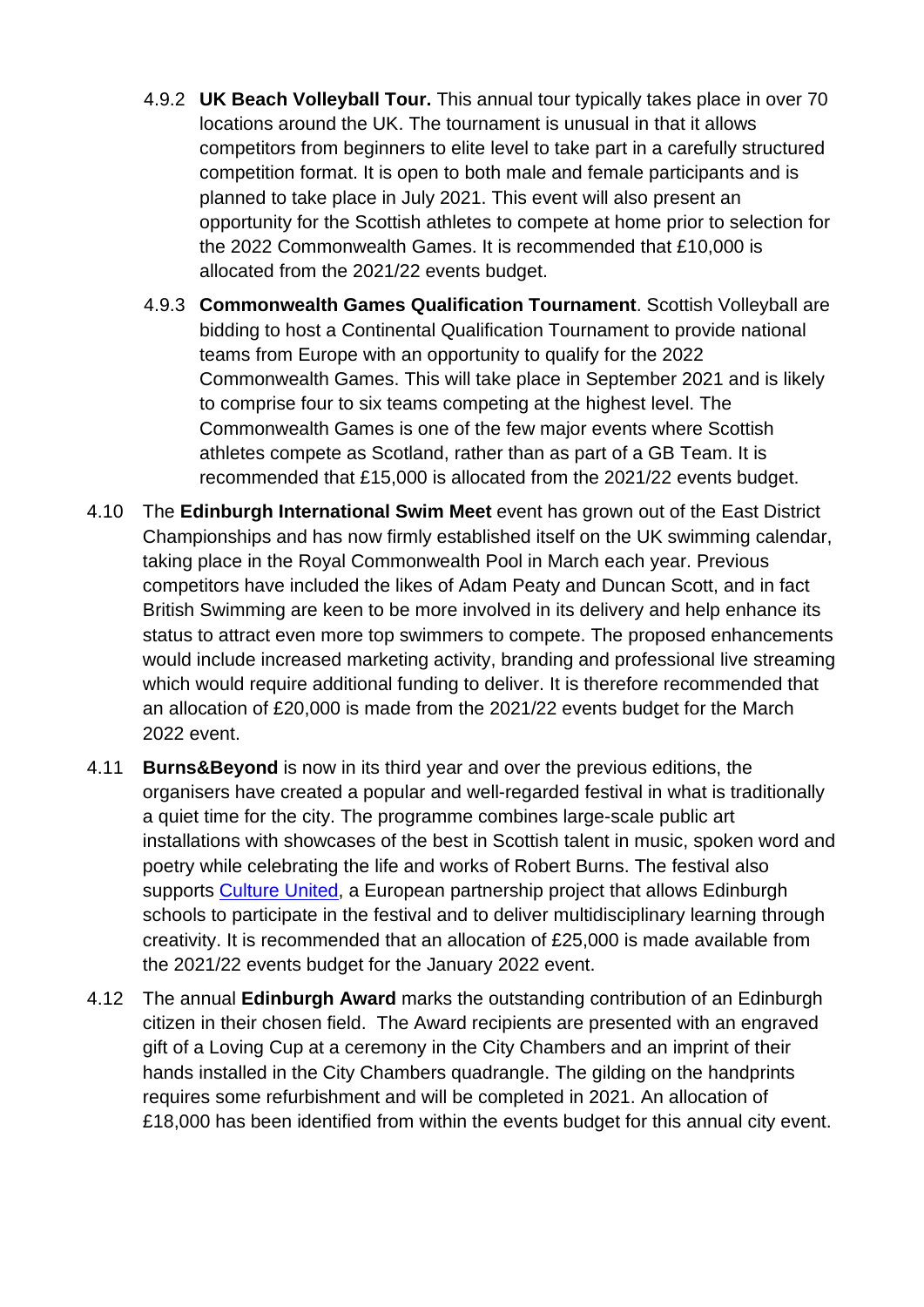4.13 The annual **Remembrance Day Service** in St Giles' Cathedral and wreath laying ceremony in the High Street will continue to be supported through the provision of large outdoor screens to relay the Remembrance service from within the Cathedral to the public gathered outside. An allocation of £8,000 has been identified within the events budget for this city event.

#### **Summer Sessions 2021**

- 4.14 The Summer Sessions concerts due to take place in Princes Street Gardens in August 2020 were deferred to 2021, a decision approved by the Policy and Sustainability Committee on [28 May 2020.](https://democracy.edinburgh.gov.uk/documents/s24122/6.7%20-%20Deferral%20of%20Edinburgh%20Summer%20Sessions%202020%20to%202021.pdf)
- 4.15 Officers are in the process of addressing the operational impact on access to Princes Street Gardens and an Event Planning Officer Group (EPOG) will be established to manage this process. The event organiser has rescheduled artists, ticket transfers and/or refunds and will work through the EPOG to address the required licensing and public health and safety requirements pertaining the event achieved through relevant applications and EPOG recommendations.

#### **Update on Illumination of Granton Gasometer**

4.16 In the Core Festivals and Events 2020/21 report to this Committee in [January 2020,](https://democracy.edinburgh.gov.uk/documents/s13082/Item%209.3%20-%20Core%20Festivals%20and%20Events%20-%20FINAL.pdf) £100,000 of funding was allocated to the illumination of the Granton Gasometer. Due to pressures on the in-year Place budget, this allocation was reduced to £75,000. Following Committee, the Council has secured additional funding of around £100,000 to procure, through Edinburgh College, a lighting engineer to take forward the illumination of the Granton gas holder. Works to illuminate this magnificent structure, which will light up the city's skyline, will commence early this year with the illumination expected early spring. The illuminations will be for a minimum of two years, providing the students at Edinburgh College with the opportunity to enhance their skills within this field. Due to Covid restrictions, the legacy launch event that was to accompany the switch-on is unlikely to be held in spring but plans to undertake this at a later date once current restrictions are relaxed are ongoing. This project provides a magnificent opportunity for the Council and its partners to showcase their ambition and commitment to creating a new coastal town in Edinburgh which will bring further creative and cultural opportunity alongside setting the standard in sustainability through exemplar urban design and placemaking.

# **5. Next Steps**

- 5.1 Continue to work in partnership with stakeholders, partners and residents to deliver a successful sports and cultural events and activities portfolio for the city through the framework of the Events Strategy.
- 5.2 Committee will be kept updated on the arrangements for events through the Committee Business Bulletin.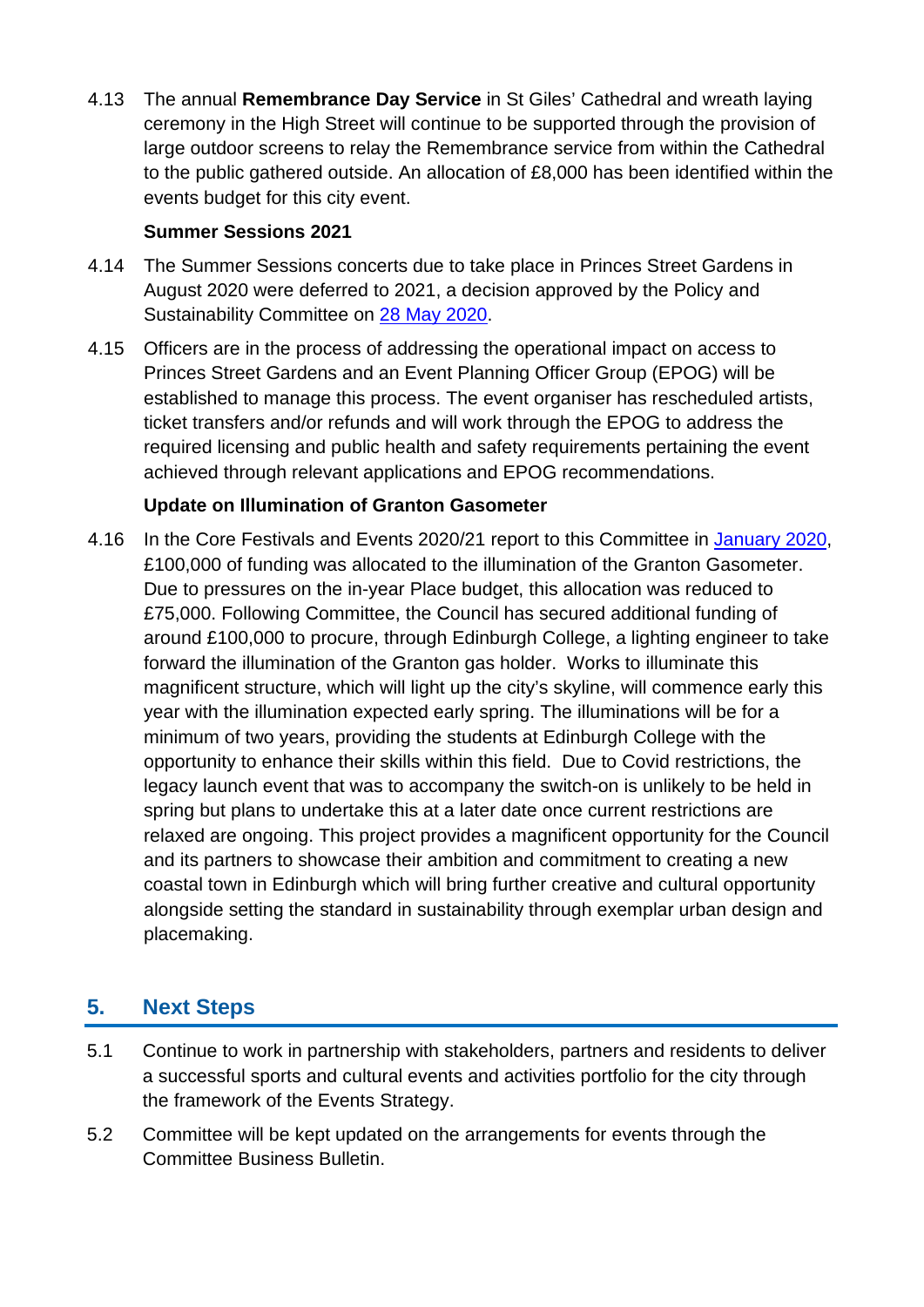# **6. Financial impact**

- 6.1 The Festivals and Events Core Programme is funded from the Council's revenue budget allocation for Culture.
- 6.2 The contributions to events listed in this report can be contained in the current projected Events budget for 2020/21, 2021/22 and 2022/23.

# **7. Stakeholder/Community Impact**

7.1 The Council has engaged with the relevant partners and event promoters to develop and deliver these proposals.

# **8. Background reading/external references**

8.1 [Festival and Events Core Programme 2019/20](https://democracy.edinburgh.gov.uk/Data/Culture%20and%20Communities%20Committee/20190129/Agenda/item_86_-_festival_and_events_core_programme_201920.pdf) - Culture and Communities Committee, 29 January 2019

## **9. Appendices**

9.1 Appendix 1 – Festival and Events Programme to end March 2022